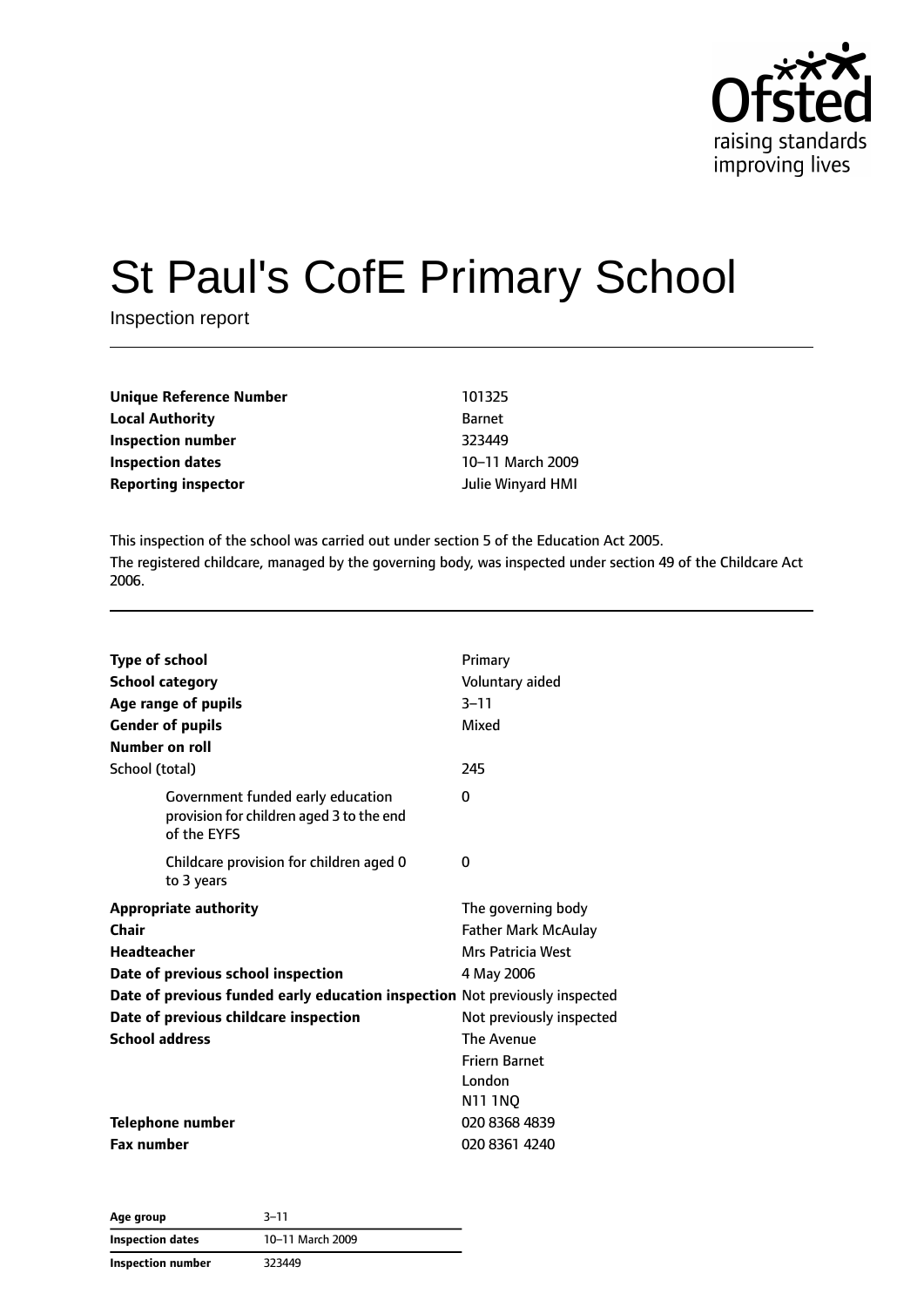.

<sup>©</sup> Crown copyright 2009

Website: www.ofsted.gov.uk

This document may be reproduced in whole or in part for non-commercial educational purposes, provided that the information quoted is reproduced without adaptation and the source and date of publication are stated.

Further copies of this report are obtainable from the school. Under the Education Act 2005, the school must provide a copy of this report free of charge to certain categories of people. A charge not exceeding the full cost of reproduction may be made for any other copies supplied.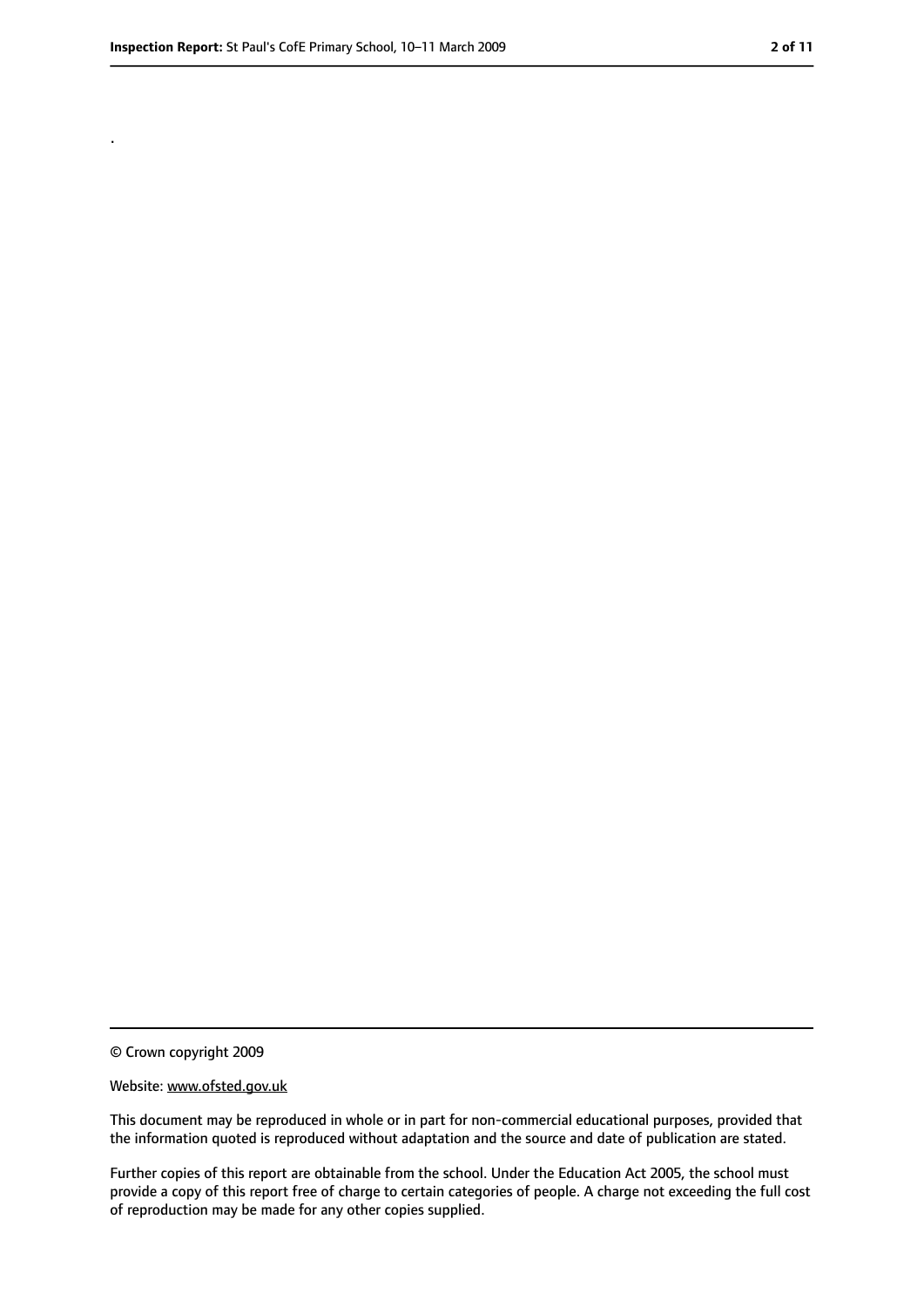### **Introduction**

The inspection was carried out by one of Her Majesty's Inspectors and an Additional Inspector.

#### **Description of the school**

St Paul's is an average-sized primary school with a higher proportion of pupils from minority ethnic groups and with English as an additional language than is found nationally. The number of pupils eligible for free school meals and those identified as having learning difficulties and/or disabilities is around average. There are no pupils with a statement of special educational need. Attainment on entry to the Early Years Foundation Stage is slightly below that of similar schools nationally. The school has gained the Healthy School and Activemark awards. Two Year 5 pupils won the Barnet mathematics competition in 2008 and the school won a silver award at a community gardening competition. The school has a breakfast club that is very well run and provides a healthy start to the day.

#### **Key for inspection grades**

| Outstanding  |
|--------------|
|              |
| Satisfactory |
| Inadequate   |
|              |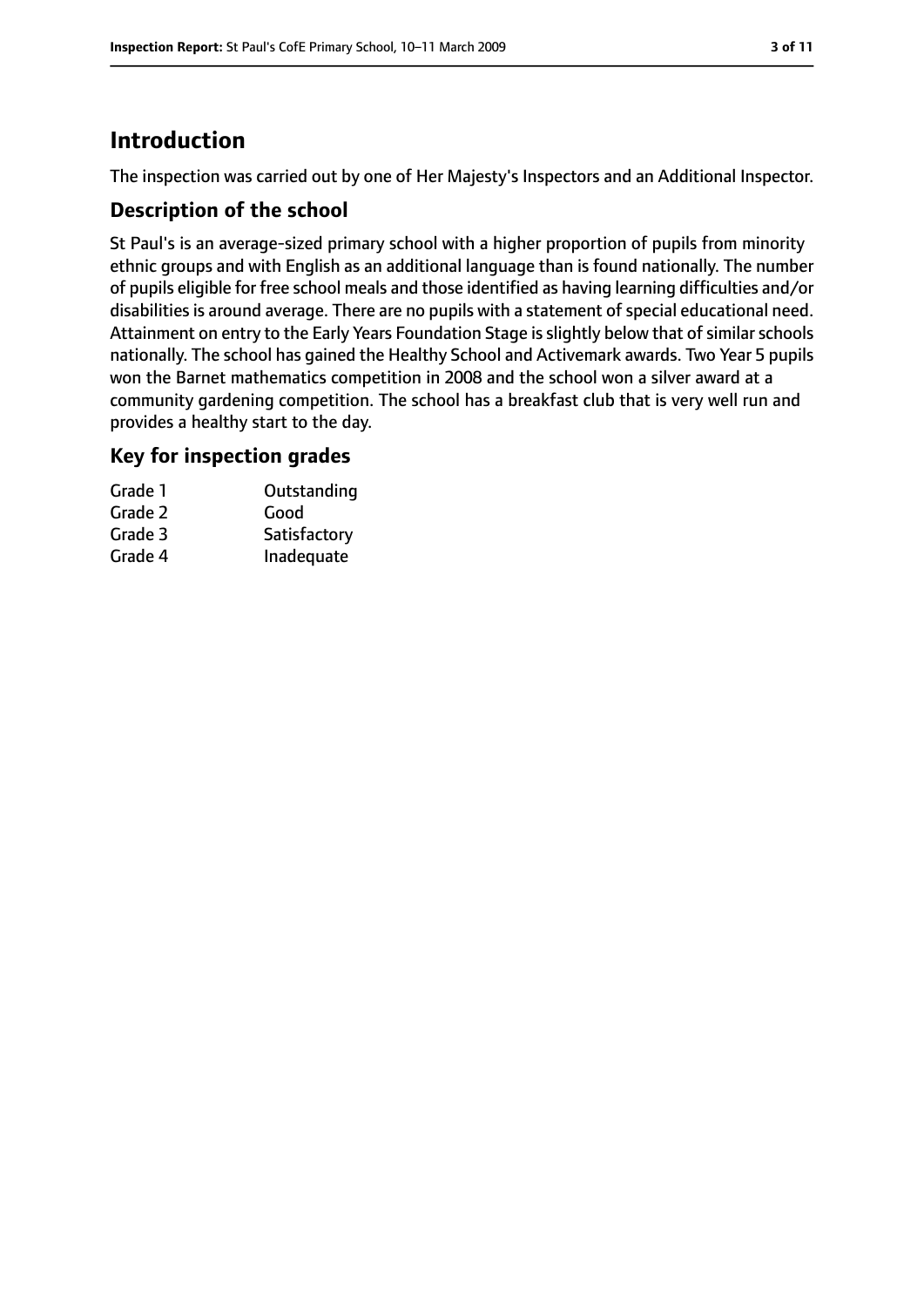### **Overall effectiveness of the school**

#### **Grade: 2**

In the words of one parent, 'I have had two children attend St Paul's CofE school. Both have been very happy. As a parent I am very pleased with the standard of education.' The inspection confirms this view, also held by the majority of parents who responded to the questionnaire, that St Paul's is a good and improving school. Another parent commented on the considerable number of staff changes over the last two years and said, 'It finally seems to be more of a team.' The school has been through a period of considerable turbulence in staffing since the last inspection. It is thanks to the good leadership of the headteacher, supported by the good governing body, that the school is now settled, is developing very well and has good capacity for further improvement. The role of middle leaders in some cases is good. However, because of the large numbers of new staff, the school is aware that this is an area for further development.

Standards at the end Key Stage 1 have been above average for the last five years. This is due to the good teaching the children receive and also to the fact that staffing in this part of the school has remained stable. Standards have also been above average at the end of Key Stage 2. However, the children have not made as much progress as they should have done because of the constant change in teaching staff they have experienced. With the appointment of a substantive, full-time deputy headteacher from September and other permanent staff in Key Stage 2, this situation has been remedied. Currently standards, achievement and progress are good in Key Stage 2 and pupils are well on track to achieve the challenging targets the school has set.

Teaching and learning throughout the school is good and teachers are very well supported by highly trained and effective classroom assistants. There is excellent management of pupils with learning difficulties and/or disabilities, who make good progress and have achieved from their starting points. These pupils speak very highly of the additional help they receive and say they are much more confident learners because of this. The good curriculum also supports the good learning. Pupils say their teachers make learning 'interesting and fun!' The care and support all pupils receive is excellent. There are very robust systems in place for safeguarding and ensuring pupils' health and safety. However, academic guidance is variable between subjects and classes. Pupils say, 'Sometimes it is just ticks', so they are not always clear what they need to do to improve further. The school has plans in place to ensure that all marking is of a consistently high quality.

Because of the excellent care they receive, pupils' personal development and well-being is outstanding. This is particularly evident in the excellent behaviour in lessons, around the school and on the playground. In a school with large numbers of minority ethnic groups, the social cohesion is exemplary. Pupils work and play together in a way thatshowsrespect for each other as well as for the adults they work with. Enjoyment of learning is evident in every lesson. Pupils' moral and spiritual development is also outstanding because of the strong Christian ethos of the school and the very close links with the local church. The school has taken effective steps to promote improvement since the last inspection.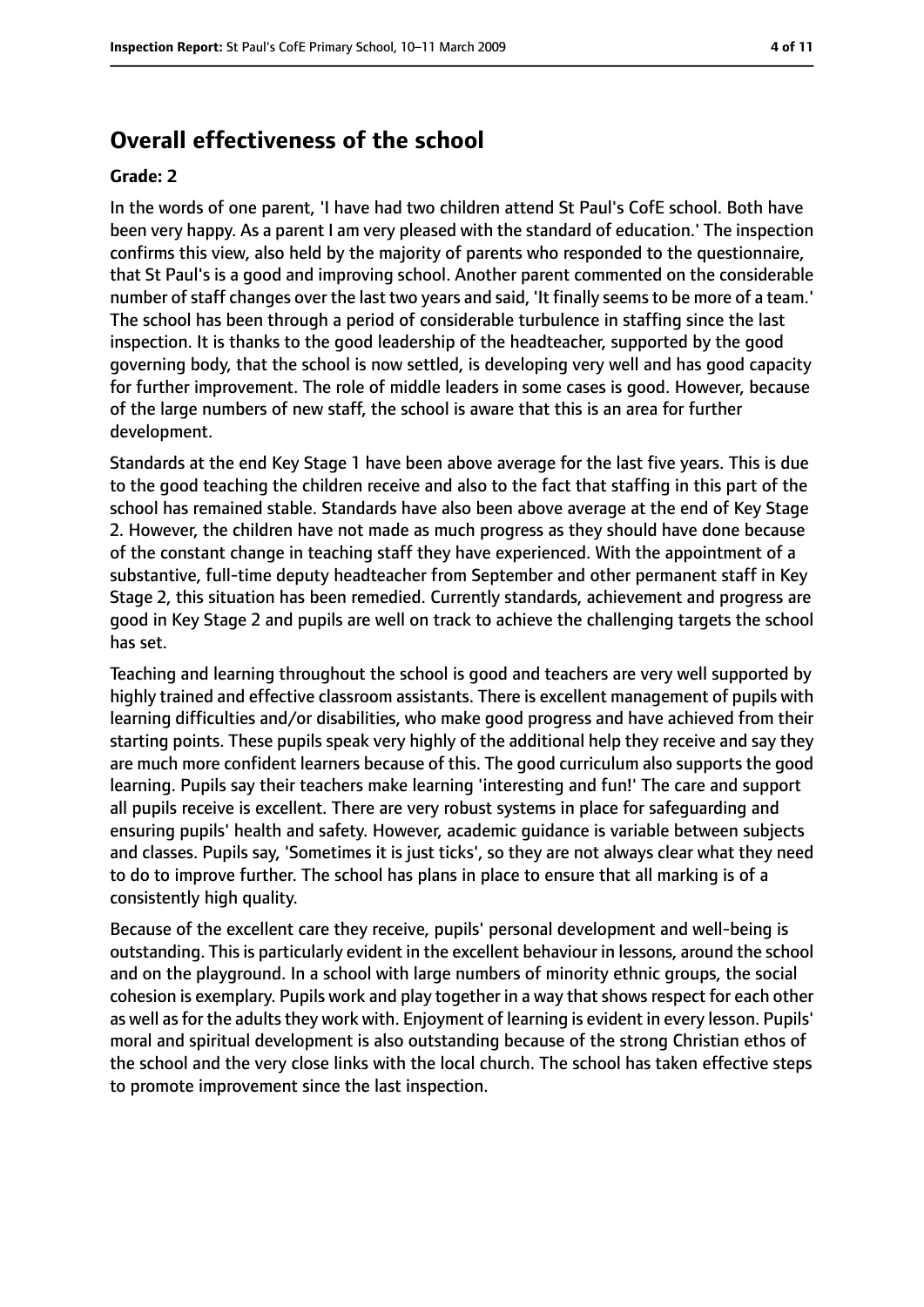### **Effectiveness of the Early Years Foundation Stage**

#### **Grade: 1**

The Early Years Foundation Stage is a treasure house of exciting learning activities. Both in the Nursery and Reception classrooms and the excellent outdoor area children are presented with an interesting and stimulating curriculum. For example, the role play areas provide excellent opportunities for pupils to deepen their knowledge and understanding of the world. The exceptional teaching of both teachers and early years professional staff means that interventions happen at just the right moment to move children's learning forward. All staff have an excellent understanding of how to ask questions that challenge and deepen children's thinking and learning so that all children make good progress in all the areas of learning. Teachers' planning is also exemplary. For example, learning is systematically analysed every few days and activities adjusted to meet the needs of all the children. The children love learning and talk excitedly about the 'mountain of bubbles' they created when making bubble prints. They collaborate exceptionally well. For example, when working in a group building with Duplo bricks, one boy said when his brick tower got very tall, 'I can't reach, mine is so big. Can you help me get this up here because I am too little? We need to lift this together guys!'

Leadership of the Early Years Foundation Stage is outstanding because of the excellent systems in place to ensure pupils' learning and welfare is paramount. Children work in an extremely safe environment. Their learning is assessed accurately, and there is a very good balance between child-initiated and teacher-led activities. Home visits ensure that children know their teacher before they start the Nursery; this means that they feel confident and settle down very quickly. The transition plans for entry to Reception and Year 1 ensure that this confidence continues and children make a very good start in Key Stage 1. There are excellent relationships with parents, who comment on the good progress their children make and how much they enjoy coming to school.

### **What the school should do to improve further**

- Improve consistency in the quality of marking so that pupils know exactly what to do to improve their work and are given time to do this in lessons.
- Improve the quality of middle leadership so that it is consistently good in all subjects.

### **Achievement and standards**

#### **Grade: 2**

Pupils enter Year 1 with standards that are broadly average. They make good progress in Key Stage 1 and by the end of Year 2 standards are above average. Standards at the end of Year 6 are also above average. However over the last two years achievement and progress have been satisfactory because of the many changes in teaching staff, which has led to some underachievement due to lack of consistency. Currently progress from Year 3 to Year 6 is good and standards are above average. This is because there is a settled team of teachers. The school has also put in place a very rigorous and robust tracking system that enables them to rapidly identify any areas of underachievement and address these.

There is no significant difference in the standards, achievement and progress of different groups, for example girls and boys. Pupils with learning difficulties and/or disabilities make good progress because their learning is monitored exceptionally well.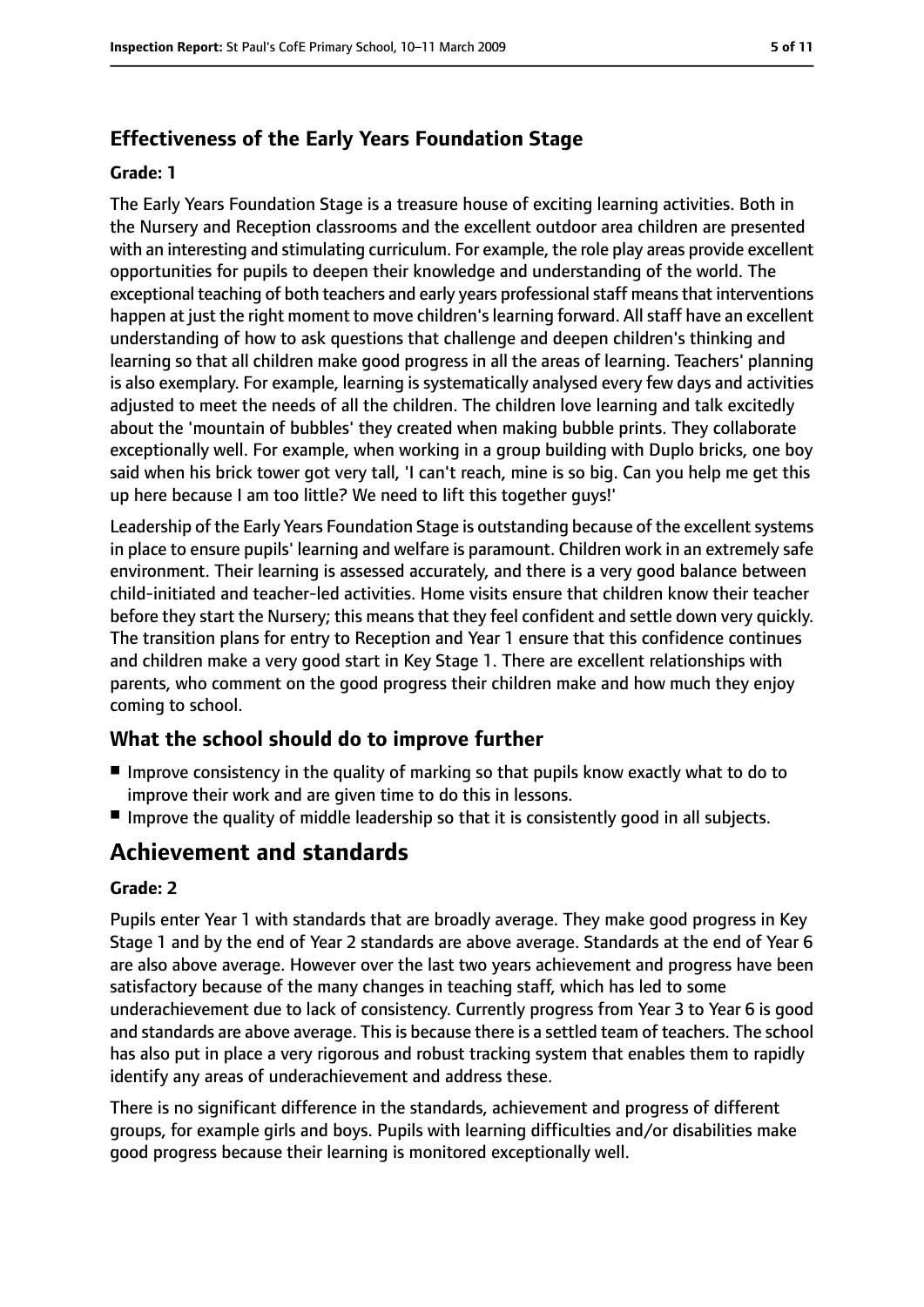### **Personal development and well-being**

#### **Grade: 1**

Pupils greatly enjoy school, as is shown by their above-average attendance. This is confirmed by the vast majority of parents who responded to the questionnaire. Pupils have excellent attitudes to learning and their behaviour is exemplary. Assemblies and lessons that deal with subjects such as friendship, working together, tolerance and conflict have a very good impact on pupils' spiritual, moral and social development and help develop respect for right and wrong and for social responsibility. As one pupil commented, 'We are all one big family here.' Pupils have an excellent understanding of healthy lifestyles and enjoy a varied and well-organised physical education programme. They are confident that adults will deal effectively with isolated problems or friendship concerns. Through work in religious education, geography and history, they gain a very good knowledge and appreciation of worldwide communities. Pupils have many opportunities to take responsibility and school councillors contribute well to plans for playground development and have supported a variety of charities. These excellent aspects of their personal development, together with the good basic skills they attain, prepare pupils well for the next stage of their education.

### **Quality of provision**

#### **Teaching and learning**

#### **Grade: 2**

Teaching is consistently good and sometimes outstanding. In the best lessons teachers have exceptional subject knowledge and there is a high level of attention to detail, for example in how pupils can improve their work. All teachers have high expectations of behaviour and pupils' commitment to learning. This leads to an excellent working atmosphere in lessons. Teachers help pupils understand what they are expected to learn and make effective use of questioning and discussion to ensure that they have understood. Work is suitably challenging and reflects improvements in the quality of assessment since the previous inspection. While some excellent marking was seen, this is inconsistent across the school and does not always enable pupils to improve their work. Teachers and support staff work very well together and teaching assistants have a very good impact on pupils' learning.

#### **Curriculum and other activities**

#### **Grade: 2**

The curriculum is highly successful in promoting pupils' personal, social and emotional development. There is a wide range of enrichment activities with opportunities for pupils to learn French, and to participate in sport, the arts and music. Residential visits and visits into the community add a further effective dimension to the curriculum. The whole-school themed activities such as 'Science Week' and the 'Black History' project, when the normal curriculum timetable is suspended and replaced by thematic cross-curricular activities, are particularly successful in capturing pupils' interest. The school is currently extending this more exciting approach to curricular planning in order to improve and add relevance to learning by linking subjects, as in the Year 4 project on the Second World War. As a response to the comparative fall in the numbers of pupils reaching the higher level in mathematics and science, the school is now planning more opportunities for pupils to use and apply their good knowledge to problem-solving activities.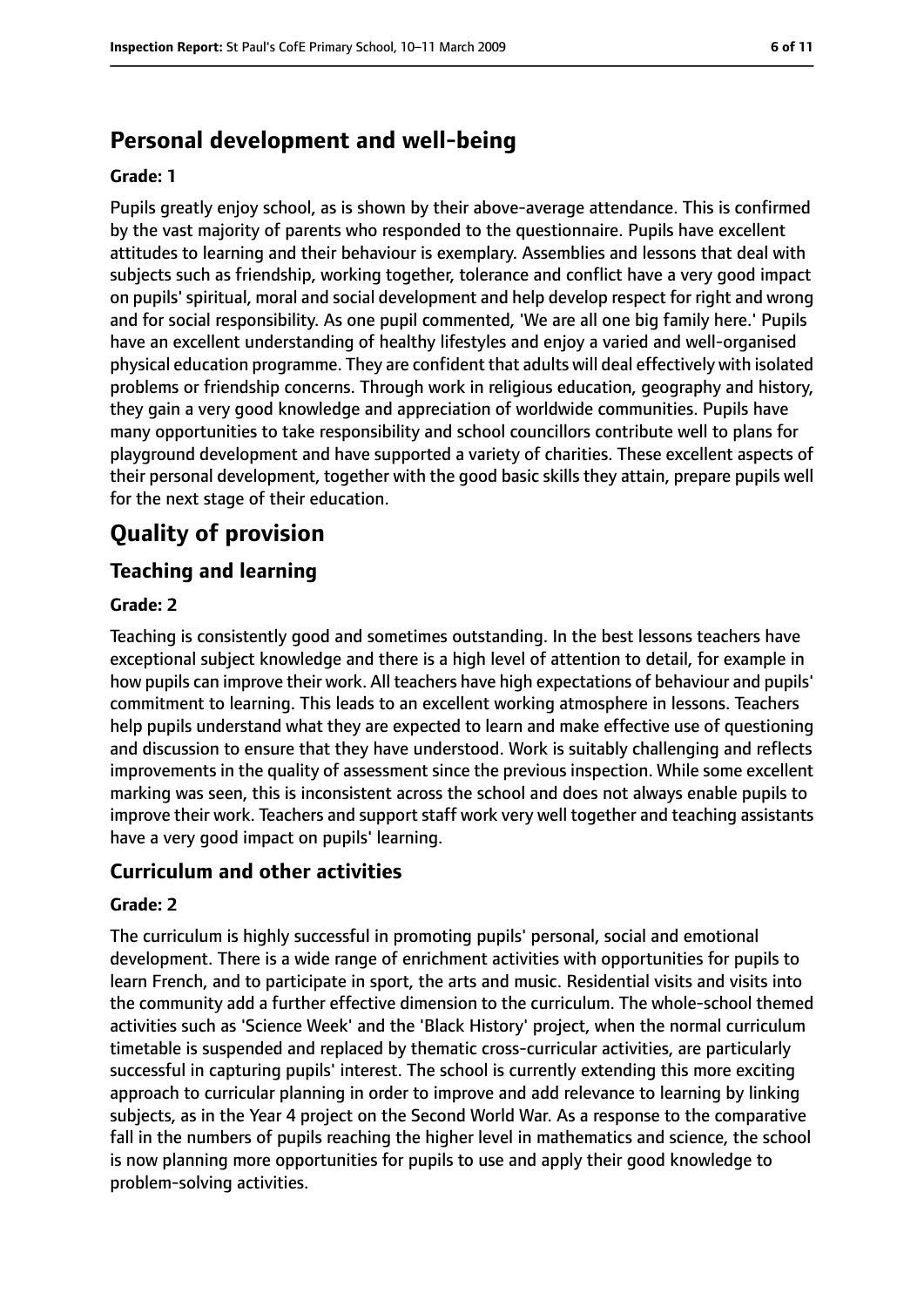#### **Care, guidance and support**

#### **Grade: 2**

Adults who work in school have a good commitment to the care, guidance and support of all pupils. The vast majority of parents agree with this view. As one parent said, 'My child is looked after well.' There are good arrangements for regular risk assessments and appropriate child protection procedures. The inclusion manager provides outstanding support for vulnerable pupils. The pastoral support and academic guidance for pupils with learning difficulties and/or disabilities and for pupils who have English as an additional language is good. This helps them progress as well as other pupils. There are good support systems to aid the induction of new pupils and they soon make friends and settle to school routines. Pupils know their learning targets and are beginning to be able to assesstheir own progresstowards meeting these targets.

#### **Leadership and management**

#### **Grade: 2**

The good leadership of the headteacher has ensured that the school has maintained high standards through a period of considerable change in teaching staff. The new senior leadership team is highly focused on improving progress and recently introduced pupil progress meetings, which are ensuring that all teachers are held to account for the quality of learning in their classes. The school knows itself well and self-evaluation is good, although in some areas such as personal development and well-being, it is a little modest in recognising its achievements. The governors give good support as well as challenge to the school. For example, they were closely involved in developing the new staffing structure, including the appointment of a full-time deputy headteacher. The quality of middle leadership is variable. This is because many of the staff are new to this role. The school is beginning to provide appropriate training for them so that they are able to monitor and evaluate the quality of teaching and learning and standards, achievement and progress in their subjects. The school has forged good relationships with external agencies and this is particularly effective in ensuring pupils with learning difficulties and/or disabilities receive the additional expert support they need. Community cohesion is good. Within the school and local community the school's work is outstanding because it understands its community very well, for example in creating the shared parenting groups. However, the school recognises that further work is needed in developing wider cultural and global links, so that pupils develop an understanding of different communities within the United Kingdom and the wider world.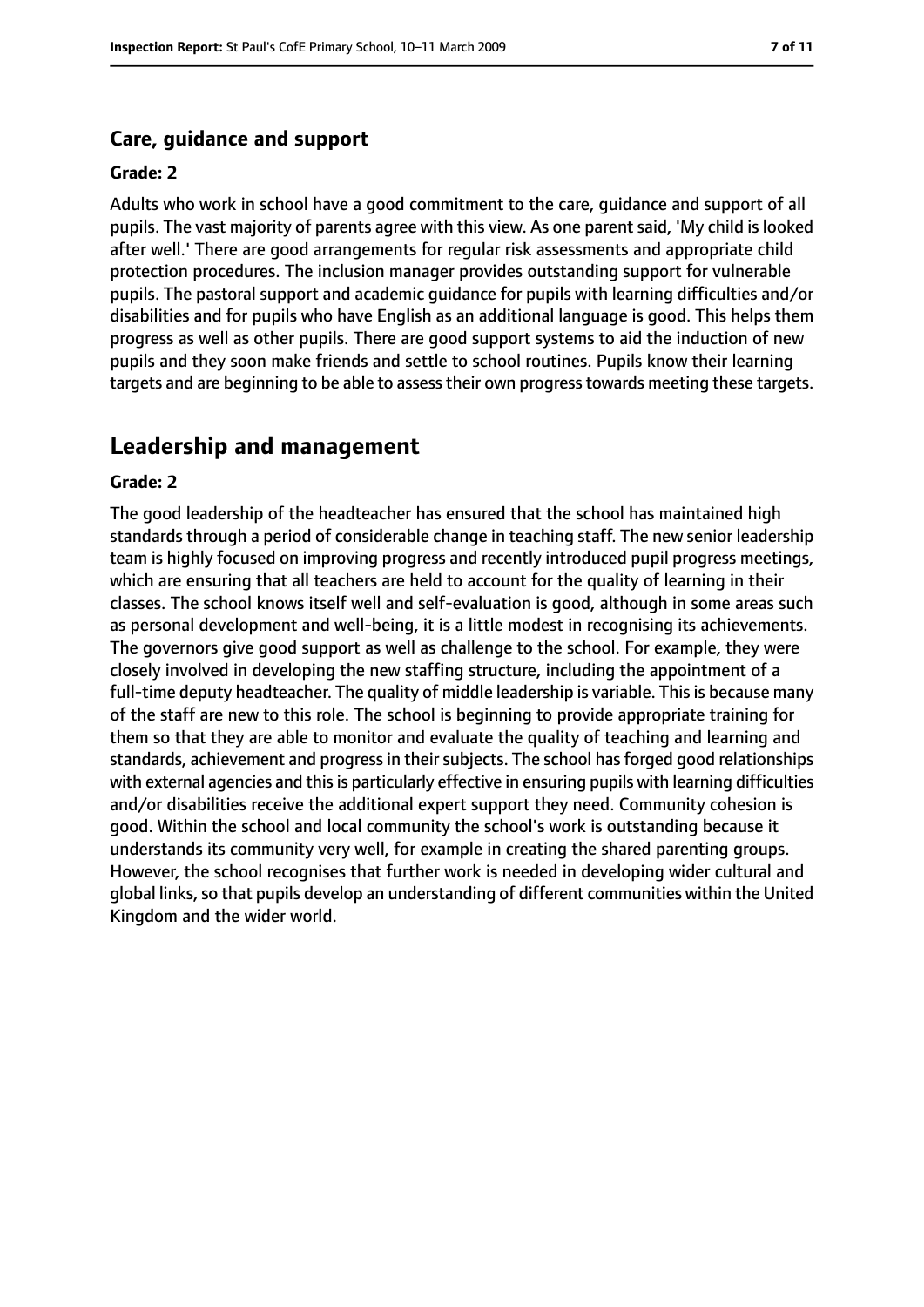**Any complaints about the inspection or the report should be made following the procedures set out in the guidance 'Complaints about school inspection', which is available from Ofsted's website: www.ofsted.gov.uk.**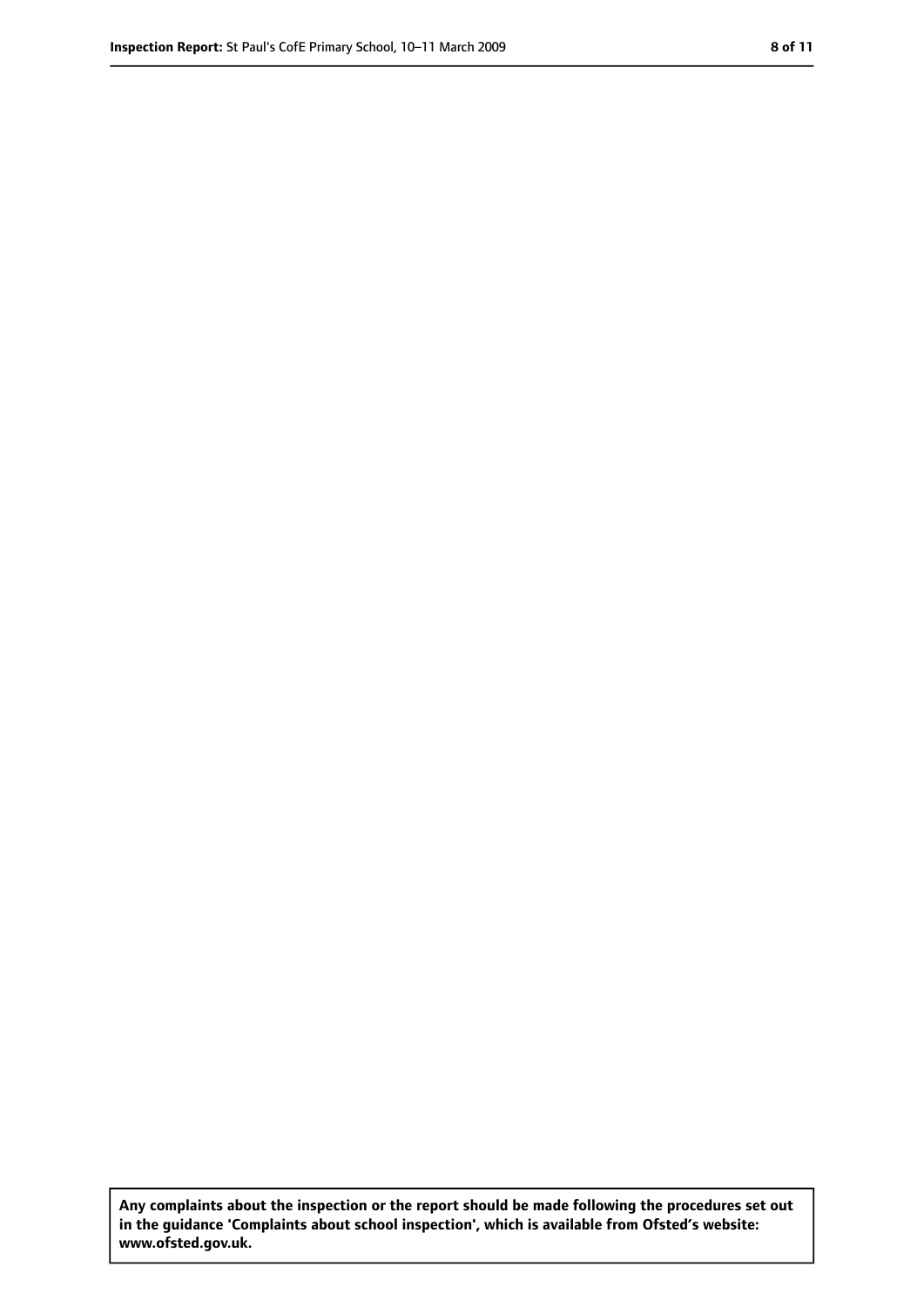## **Inspection judgements**

| Key to judgements: grade 1 is outstanding, grade 2 good, grade 3 satisfactory, and | <b>School</b> |
|------------------------------------------------------------------------------------|---------------|
| arade 4 inadequate                                                                 | Overall       |

#### **Overall effectiveness**

| How effective, efficient and inclusive is the provision of<br>education, integrated care and any extended services in meeting the<br>needs of learners? |     |
|---------------------------------------------------------------------------------------------------------------------------------------------------------|-----|
| Effective steps have been taken to promote improvement since the last<br>inspection                                                                     | Yes |
| How well does the school work in partnership with others to promote learners'<br>well being?                                                            |     |
| The capacity to make any necessary improvements                                                                                                         |     |

### **Effectiveness of the Early Years Foundation Stage**

| How effective is the provision in meeting the needs of children in the<br><b>EYFS?</b>       |  |
|----------------------------------------------------------------------------------------------|--|
| How well do children in the EYFS achieve?                                                    |  |
| How good are the overall personal development and well-being of the children<br>in the EYFS? |  |
| How effectively are children in the EYFS helped to learn and develop?                        |  |
| How effectively is the welfare of children in the EYFS promoted?                             |  |
| How effectively is provision in the EYFS led and managed?                                    |  |

### **Achievement and standards**

| How well do learners achieve?                                                                               |  |
|-------------------------------------------------------------------------------------------------------------|--|
| The standards <sup>1</sup> reached by learners                                                              |  |
| How well learners make progress, taking account of any significant variations<br>between groups of learners |  |
| How well learners with learning difficulties and/or disabilities make progress                              |  |

<sup>&</sup>lt;sup>1</sup>Grade 1 - Exceptionally and consistently high; Grade 2 - Generally above average with none significantly below average; Grade 3 - Broadly average to below average; Grade 4 - Exceptionally low.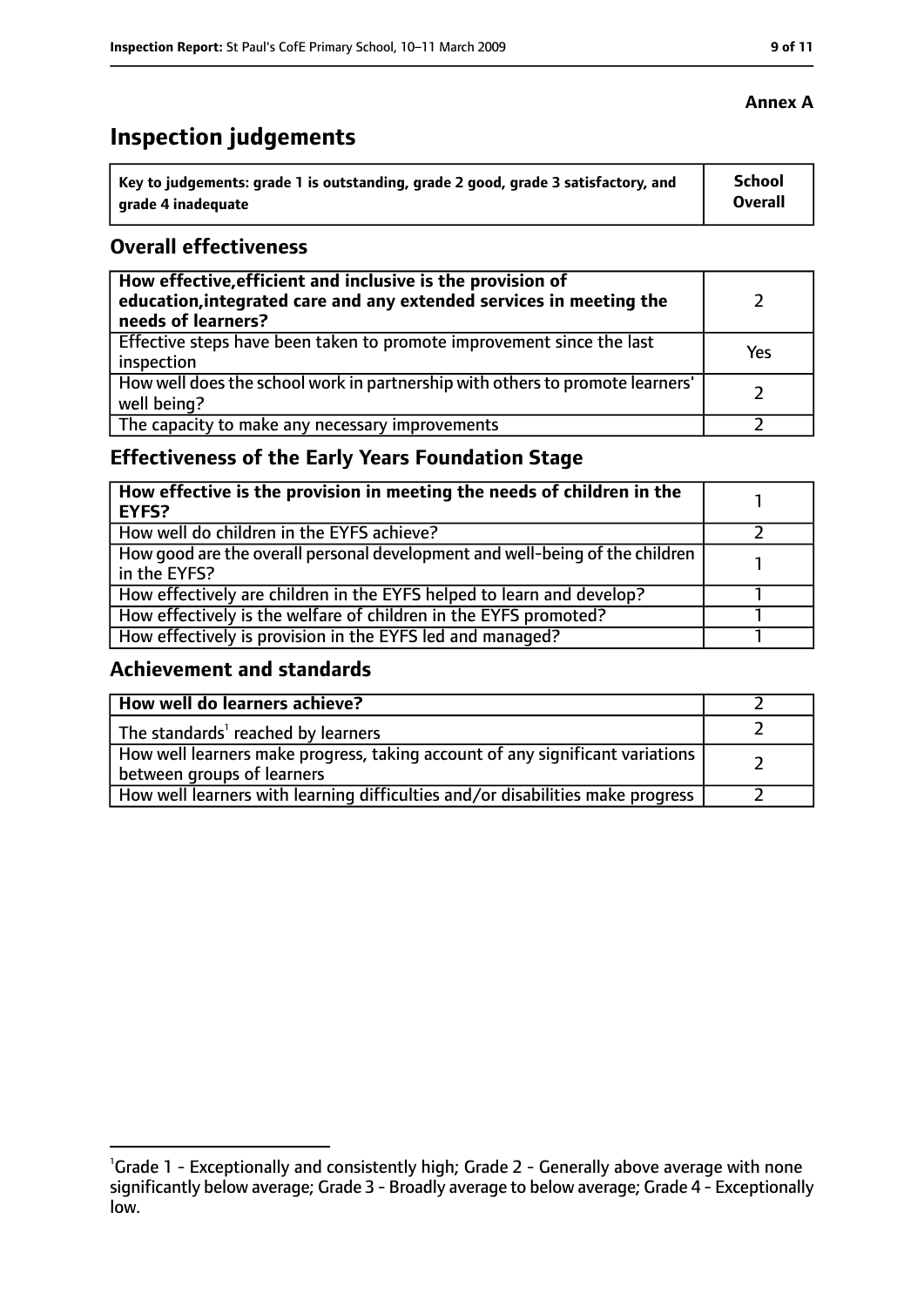### **Personal development and well-being**

| How good are the overall personal development and well-being of the<br>learners?                                 |  |
|------------------------------------------------------------------------------------------------------------------|--|
| The extent of learners' spiritual, moral, social and cultural development                                        |  |
| The extent to which learners adopt healthy lifestyles                                                            |  |
| The extent to which learners adopt safe practices                                                                |  |
| The extent to which learners enjoy their education                                                               |  |
| The attendance of learners                                                                                       |  |
| The behaviour of learners                                                                                        |  |
| The extent to which learners make a positive contribution to the community                                       |  |
| How well learners develop workplace and other skills that will contribute to<br>their future economic well-being |  |

### **The quality of provision**

| How effective are teaching and learning in meeting the full range of<br>learners' needs?              |  |
|-------------------------------------------------------------------------------------------------------|--|
| How well do the curriculum and other activities meet the range of needs and<br>interests of learners? |  |
| How well are learners cared for, quided and supported?                                                |  |

### **Leadership and management**

| How effective are leadership and management in raising achievement<br>and supporting all learners?                                              |     |
|-------------------------------------------------------------------------------------------------------------------------------------------------|-----|
| How effectively leaders and managers at all levels set clear direction leading<br>to improvement and promote high quality of care and education |     |
| How effectively leaders and managers use challenging targets to raise standards                                                                 |     |
| The effectiveness of the school's self-evaluation                                                                                               |     |
| How well equality of opportunity is promoted and discrimination eliminated                                                                      |     |
| How well does the school contribute to community cohesion?                                                                                      | フ   |
| How effectively and efficiently resources, including staff, are deployed to<br>achieve value for money                                          |     |
| The extent to which governors and other supervisory boards discharge their<br>responsibilities                                                  |     |
| Do procedures for safequarding learners meet current government<br>requirements?                                                                | Yes |
| Does this school require special measures?                                                                                                      | No  |
| Does this school require a notice to improve?                                                                                                   | No  |